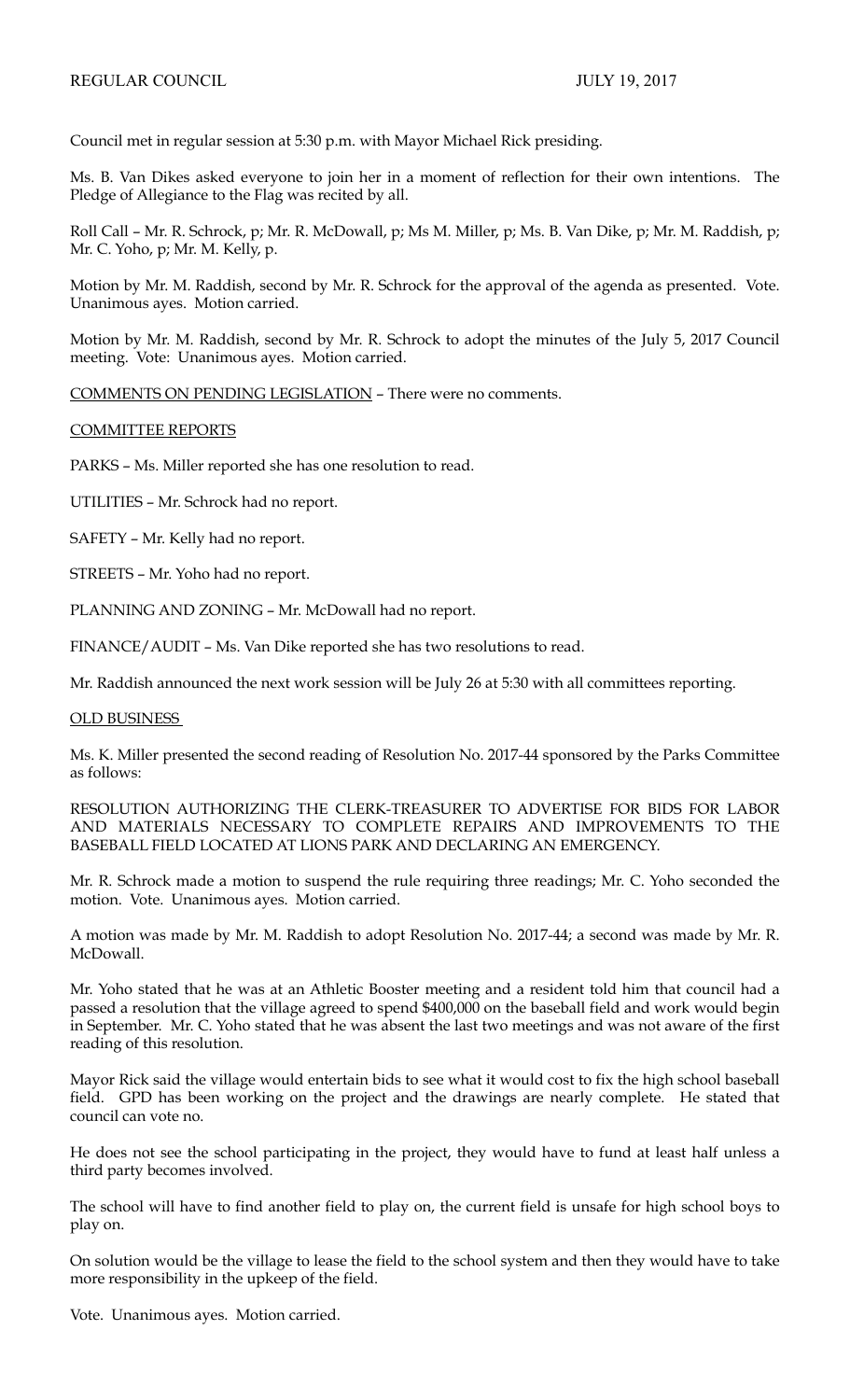Ms. B. Van Dike presented the second reading of Ordinance No. 2017-45 sponsored by the Finance Committee as follows:

AN ORDINANCE AMENDING THE ANNUAL APPROPRIATIONS FOR THE CURRENT EXPENSES AND OTHER EXPENDITURES OF THE VILLAGE FOR THE FISCAL YEAR ENDING DECEMBER 31, 2017 AND DECLARING AN EMERGENCY.

Ms. B. Van Dike made a motion to suspend the rule requiring three readings; Mr. M. Raddish seconded the motion. Vote. Unanimous ayes. Motion carried.

A motion was made by Ms. B. Van Dike to adopt Resolution No. 2017-45; a second was made by Mr. M. Raddish. Vote. Unanimous ayes. Motion carried.

## NEW BUSINESS

Mayor M. Rick presented Resolution No. 2017-46 sponsored by the Streets Committee as follows:

RESOLUTION AUTHORIZING THE CLERK-TREASURER TO ADVERTISE FOR BIDS FOR LABOR AND MATERIALS NECESSARY TO COMPLETE REPAIRS AND IMPROVEMENTS TO THE PARKING LOT AND APRON LOCATED AT THE VILLAGE OF MOGADORE MUNICIPAL BUILDING AND FIRE DEPARTMENT AND DECLARING AN EMERGENCY.

Mr. R. Schrock made a motion to suspend the rule requiring three readings; Mr. C. Yoho seconded the motion. Vote. Unanimous ayes. Motion carried.

A motion was made by Mr. R. Schrock to adopt Resolution No. 2017-46; a second was made by Mr. C. Yoho.

Mayor Rick stated that this bid would get prices to remove existing and pour a new concrete parking lot and apron in front of the municipal building and fire department only. Mr. Raddish said that the project would include a detailed study for grease collection and more than just pouring concrete. Mr. Hill said that it would also include an oil and water separator in the sanitary sewer. Mayor Rick also stated that there would be a study of where the drains flow to, if anywhere.

Vote. Unanimous ayes. Motion carried.

Ms. B. Van Dike presented Ordinance No. 2017-47 sponsored by the Finance Committee as follows:

AN ORDINANCE AMENDING THE ANNUAL APPROPRIATIONS FOR THE CURRENT EXPENSES AND OTHER EXPENDITURES OF THE VILLAGE FOR THE FISCAL YEAR ENDING DECEMBER 31, 2017 AND DECLARING AN EMERGENCY.

Ms. B. Van Dike made a motion to suspend the rule requiring three readings; Mr. R. McDowall seconded the motion. Vote. Unanimous ayes. Motion carried.

A motion was made by Ms. B. Van Dike to adopt Ordinance No. 2017-47; a second was made by Mr. R. Schrock. Vote. Unanimous ayes. Motion carried.

COMMENTS ON THE BILLS – Ms. B. Van Dike made a motion to approve the payment of the bills as presented on the invoice report; Mr. M. Kelly seconded the motion. Vote. Unanimous ayes. Motion carried.

COMMENTS from the Public: Dr. Christina Dinklocker, Superintendent, Mogadore Local Schools, 1 N. Cleveland Ave. Dr. Dinklocker thanked Mayor Rick and Gene Hill for the dialogue regarding the high school baseball field. She also thanked the mayor and council for their support for the schools.

She is retiring July 31, 2017. Mr. Knapp has been named the new superintendent and has hired Ms. Sandra Isabella as new principal at O.H. Somers. She is an experienced elementary school principal.

She thanked the council for their support for the school system and students. She said that she had the privilege of working with each one on various projects and committees. She stated that the school has purchased four new school buses at the cost of \$365,000 and would be arriving July 25. The last school bus purchase was 27 years ago and the continuing maintenance cost was more than new ones cost. Dr. Dinklocker stated that the school is in good financial standing and is solvent. The next levy should be in five years.

She said that she appreciated the acceptance in the community and loved every day. Mr. Raddish thanked her for the great job she did for the schools and the compassion for the community.